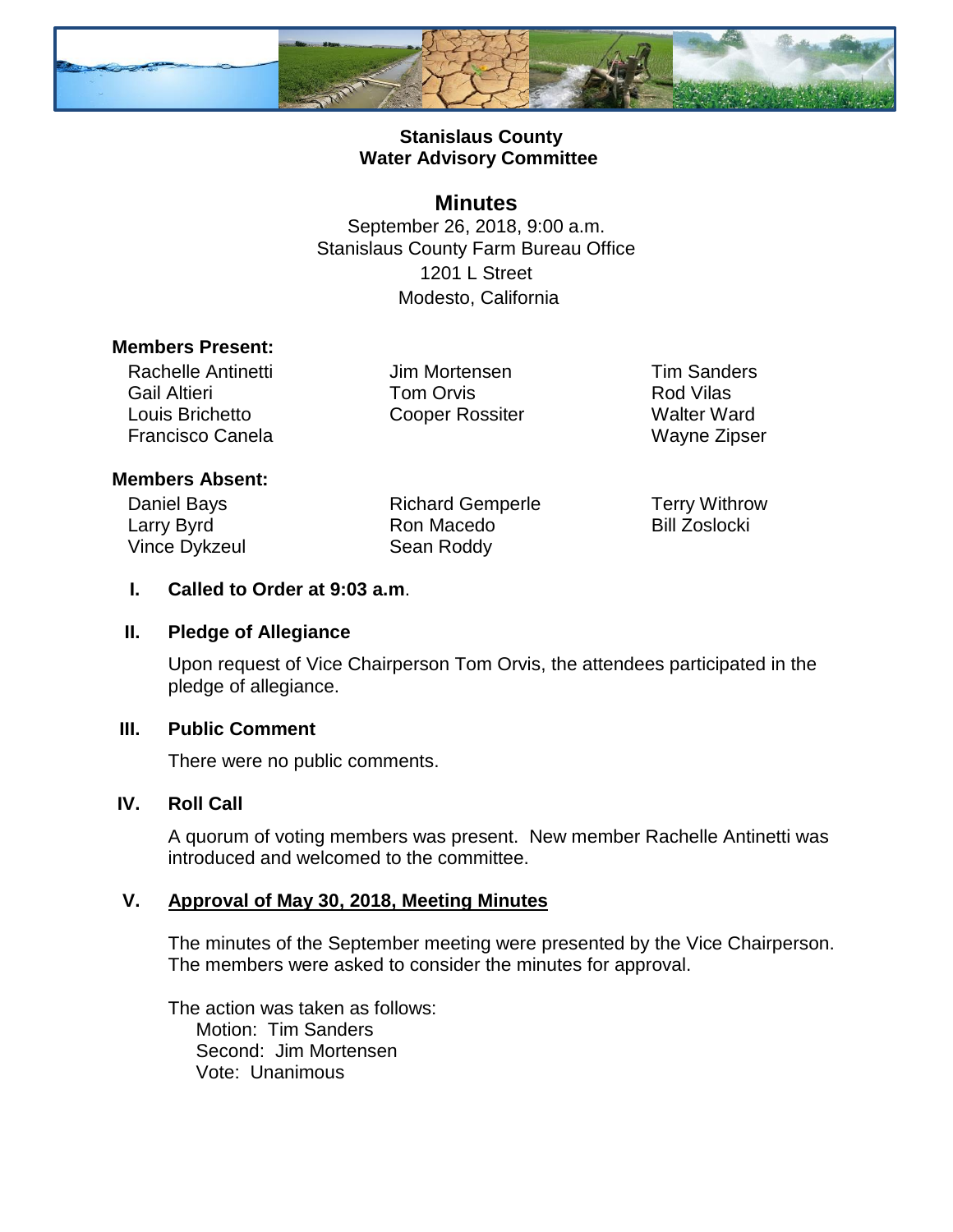#### **VI. State Legislative Activities – Paul Yoder, Shaw/Yoder/Antwih, Inc.**

Paul Yoder provided an overview of recent and developing legislative activities in Sacramento and provided his perspective on the Governor's race between candidates Cox and Newsom, in particular their views on state/regional water supplies and the California Water Fix plan for the Delta. Paul also shared his perspective regarding Federal legislation addressing the Central Valley Project and regulatory relaxation concerning the Delta pumps.

# **VII. Unimpaired Flows on the Stanislaus, Tuolumne and Merced rivers (Phase 1 of the Bay-Delta Water Quality Control Plan - State Water Resources Control Board) - All**

A broad discussion was held concerning the State Water Board's anticpated decision regarding the Substitute Environmental Document (SED) related to the "Water Grab" on the San Joaquin tributaries. It was a consensus of the group that if a negotiated settlement could not be reached between the parties and, if the State Water Board went forward with approval of the SED, as generally anticipated, that litigation was the only remaining viable option to take to protect the region's primary water supply and uphold long-standing senior water rights.

# **VIII. Programmatic Environmental Impact Report pertaining to the Stanislaus County Groundwater Ordinance: Next Steps – Mike Tietze, Jacobson James & Associates**

Mike Tietze from the consulting firm Jacobson James & Associates provided a slideshow overview and led a general discussion concerning the recently certified Programmatic Environmental Report covering Stanislaus County's Discretionary Water Well Permitting Program. The entire presentation may be found at the following link:

http://www.stancounty.com/er/groundwater/pdf/wac/peir-groundwater-ordinancenext-steps.pdf

## **IX. Meeting adjourned at 10:52 a.m.**

#### **Scheduling of Next Meeting:**

Wednesday, January 30, 2019, at 9:00 a.m. Stanislaus County Farm Bureau 1201 L Street Modesto, California

PREPARED BY: Anette Arias, Administrative Secretary